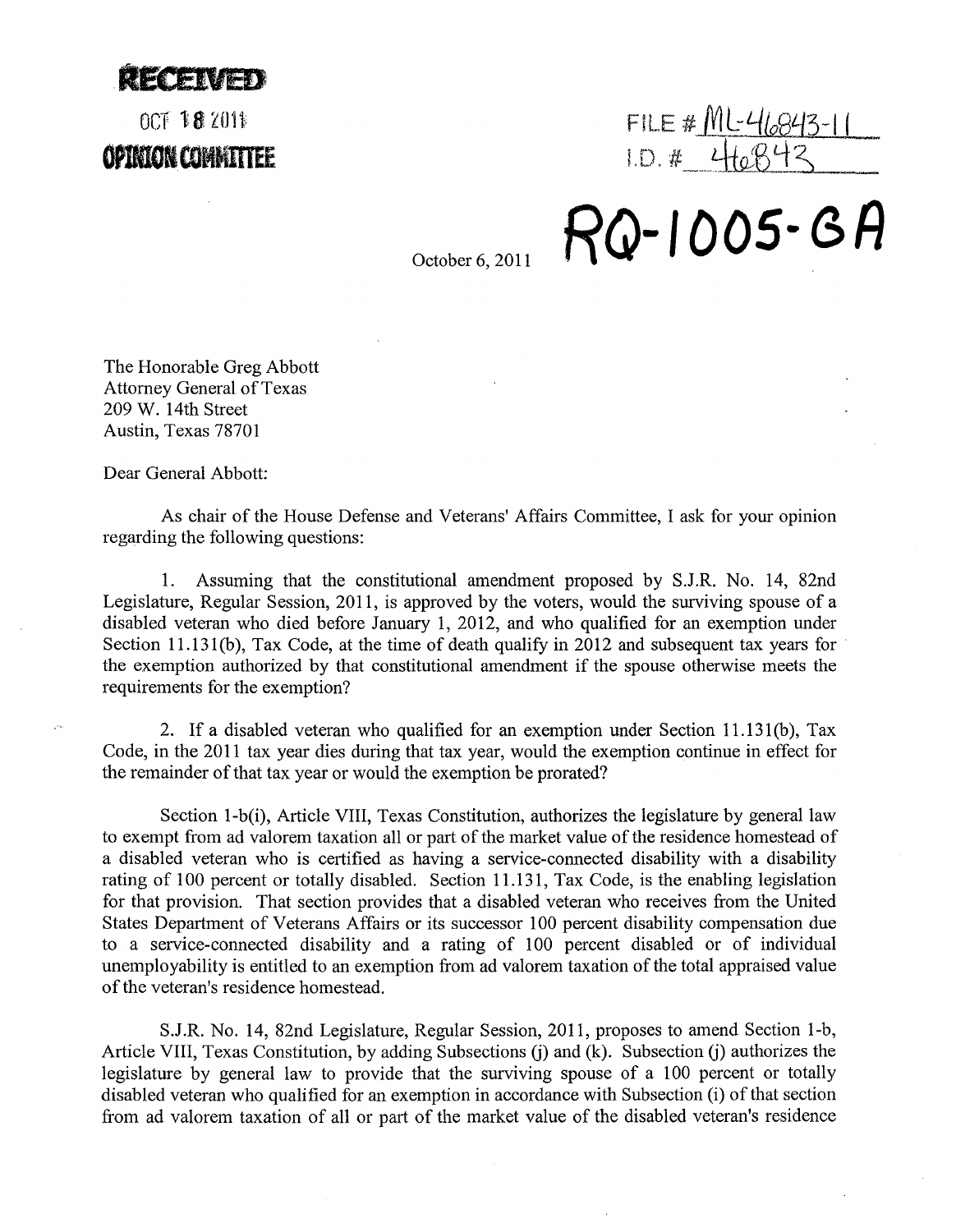The Honorable Greg Abbott October 6,2011 Page 2

homestead when the disabled veteran died is entitled to an exemption from ad valorem taxation of the same portion of the market value of the same property to which the disabled veteran's exemption applied if the surviving spouse has not remarried since the death of the disabled veteran, the property was the residence homestead of the surviving spouse when the disabled veteran died, and the property remains the residence homestead of the surviving spouse. Subsection (k) of that section authorizes the legislature by general law to provide that a surviving spouse who qualifies for an exemption in accordance with Subsection (j) of that section may transfer the exemption to a subsequently qualified homestead if the surviving spouse meets certain requirements. S.J.R. No. 14 provides that Sections 1-b(j) and (k), Article VIII, Texas Constitution, take effect January 1, 2012, and apply only to a tax year beginning on or after that date.

Chapter 1222 (S.B. No. 516), Acts of the 82nd Legislature, Regular Session, 2011, is the enabling legislation for the constitutional amendment proposed by S.J.R. No. 14. The act amends Section 11.131, Tax Code, by adding Subsections (c) and (d). Subsection (c) provides that the surviving spouse of a disabled veteran who qualified for an exemption under Subsection (b) when the disabled veteran died is entitled to an exemption from ad valorem taxation of the total appraised value of the same property to which the disabled veteran's exemption applied if the surviving spouse has not remarried since the death of the disabled veteran, the property was the residence homestead of the surviving spouse when the disabled veteran died, and the property remains the residence homestead of the surviving spouse. Subsection (d) authorizes a surviving spouse who qualifies for an exemption under Subsection (c) to transfer the exemption to a subsequently qualified property in certain circumstances. The act provides that Section 11.131, Tax Code, as amended by the act, applies only to a tax year beginning on or after January 1, 2012, and that the act takes effect January 1, 2012, but only if the proposed constitutional amendment is approved by the voters.

While the transitional provisions of S.J.R. No. 14 and S.B. No. 516 provide that the amendments to the constitution and the Tax Code made by those enactments take effect January 1,2012, and apply only to tax years beginning on or after that date, they do not expressly require that a disabled veteran have died on or after January 1, 2012, for the surviving spouse of the disabled veteran to receive a residence homestead exemption under Section 11.131, Tax Code, for the 2012 tax year or a subsequent tax year. Nevertheless, it has been argued that a disabled veteran must have died on or after that date for the disabled veteran's surviving spouse to be eligible for the exemption. Is it clear that the surviving spouse of a disabled veteran who received a residence homestead exemption under Section 11.131, Tax Code, would be eligible for the exemption if the disabled veteran died before January 1, 2012, or would the law need to be clarified if that were the legislative intent?

Section 11.42, Tax Code, provides that, in general, eligibility for and the amount of an exemption authorized by Chapter **11** of that code for any tax year are determined by a claimant's qualifications on January 1 and that a person who does not qualify for an exemption on January I of any year may not receive the exemption that year. Section 26.10, Tax Code, provides for